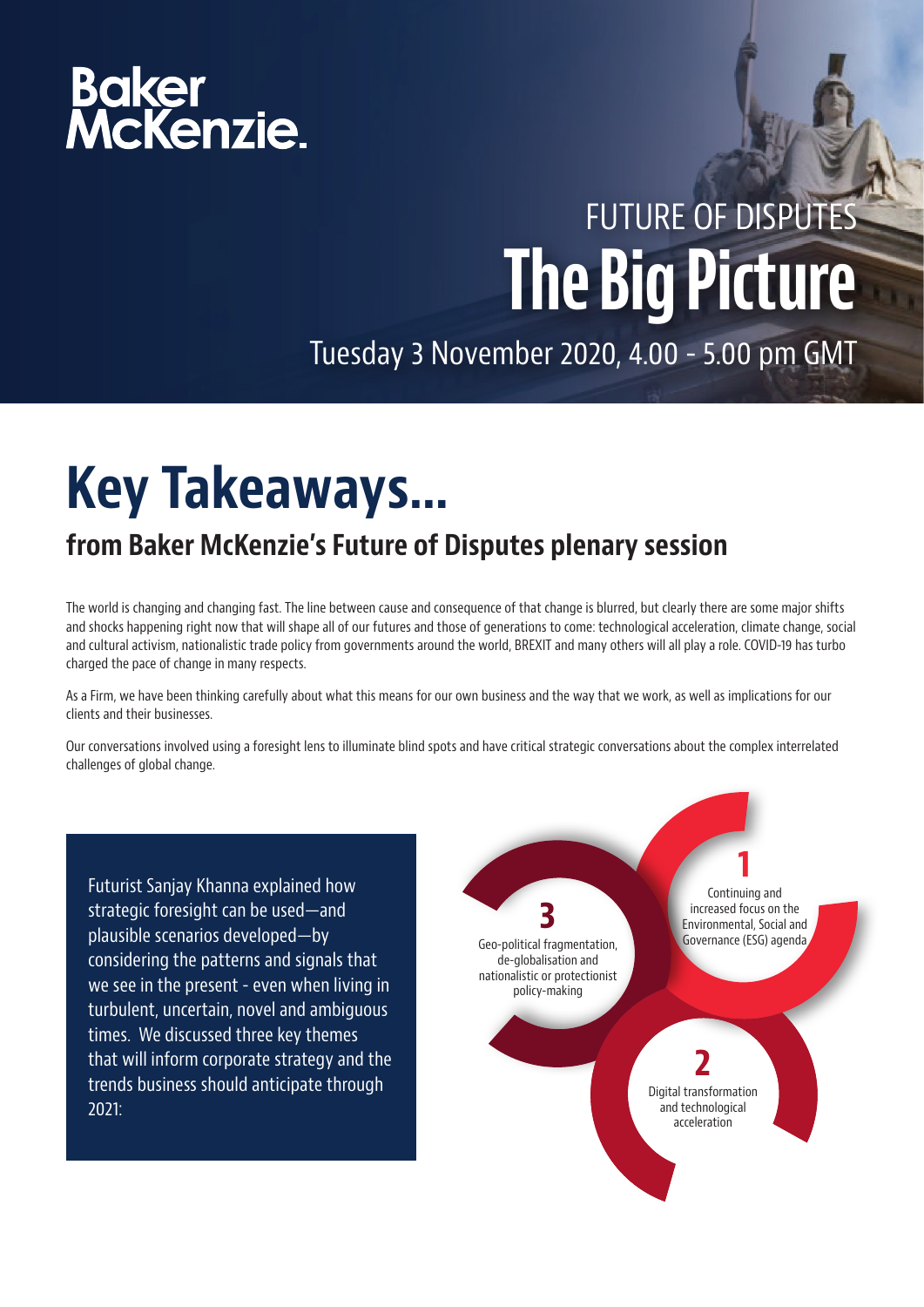#### Location and nature of disputes

We also considered whether these trends might lead to a shift in the location and nature of disputes and the way in which we resolve these disputes.

The location of disputes: We expect the established centres of disputes (e.g. London, Paris, Geneva, Dubai, Singapore etc.) to continue to attract claimant activity, bolstered by their offering of greater certainty on handling and technological support than other, emerging centres. They have adapted well to the challenges presented by the COVID-19 pandemic by, for example, transferring proceedings online.

We expect that there will be shifts in some areas. For example, we anticipate a change in energy and mining disputes as production moves away from natural resources and there is a greater focus on renewable energy. This may shift the focus of energy/heavy industry disputes away from jurisdictions where extraction takes place and towards jurisdictions where renewable energy is being created.

The nature of disputes: Commercial litigation and contractual disputes will continue to be a core concern for business. The key trends we've identified will likely will drive a greater volume of regulatory litigation as well as use of litigation as a lever to effect changes in corporate behaviour or secure commercial objectives.

Increased government intervention into commercial life has been accelerated by the COVID-19 pandemic (e.g. direct awards of large public contracts without competitive tenders in the name of emergency). We expect businesses will wish to push back and will reach for the public law toolbox in order to support a strategy of regulatory engagement.

#### Methods of resolving disputes

Growth of Alternative Dispute Resolution (ADR): In relatively recent times, we have seen judicial and public attempts to reduce the costs of commercial dispute resolution through the encouragement of ADR, such as mediation and arbitration. That trend will continue and likely will expand online.

**Growth of AI:** Can AI be used to predict case outcomes, whether to help a judge make a decision or simply to facilitate settlement by more accurately predicting litigation prospects? There has been a small number of studies carried out over the past couple of decades which suggest that machine learning can be used to produce remarkable powers of prediction compared to the highly trained legal mind. In one study AI software achieved 75% accuracy in predicting the case outcome, compared with 59% accuracy of the human lawyer. Other studies showed similar results, with 70-80% accuracy of outcome. However, while there may be a place for AI in the context of certain types of disputes e.g. where there is a long history of precedent, it is always likely to have its limitations for more complex, commercial litigation. Our view is that AI does not signal the end of the lawyer, but it will play a role in informing settlement discussions/strategy alongside traditional legal advice.

Cost-saving measures: As the amount of data involved in any commercial dispute increases exponentially, parties to litigation will also continue to look to drive down costs. The use of offshore review

Brexit has also increased the uncertainty that businesses face in the UK and across the EU. In the run up to the end of the transition period we anticipate an increase in secondary legislation in the UK that is introduced under significant time pressure. This may well be legally flawed and bring with it public law challenges and disputes.

The regulatory burden on businesses is compounded by the rise in private enforcement through litigation across the globe. Expansion in consumer rights, routes for mass recovery and availability of litigation funding increases the prospect of claims being pursued and demands a litigation strategy that coordinates responses across borders.

We will also continue to see extensive technological acceleration. One such example is the rise in adoption of blockchain technology to manage global supply chains. Accompanying this increased reliance on technology is the increased risk of serious data breaches and cyber attacks and the serious reputational damage that they can cause.

Compliance risks will continue to present issues for companies. As our working environment changes, questions arise as to how the conduct of employees and other third parties (who may incur criminal liability for the company) can be monitored adequately from a compliance perspective with less in-person contact.

centres and AI is now a familiar feature of large-scale commercial litigation and arbitration. The technology is improving and will continue to improve as the need to drive down costs continues.

**Rise of online hearings:** Our experience of attending virtual hearings has been very positive, and we expect they are here to stay. They offer significant logistical benefits and cost savings in multi-jurisdictional complex litigation and are particularly suitable to resolve procedural issues arising throughout a matter. However, feedback and experience over this period indicates that parties will continue to favour in person hearings on substantive issues as they arise over the course of proceedings. This conclusion is supported by a joint Baker McKenzie and KPMG survey (the results of which will be published in the coming weeks), in which 70% of respondents stated that they would prefer a virtual interim hearing, but only 17% preferred it for a final hearing. Fewer than 20% of respondents stated that they thought virtual mediations were as effective as in-person mediations.

The changing role of the disputes adviser: The future will also see greater need for lawyers to predict areas of risk and opportunity for their clients. They can only do that by having a good understanding of industry and public opinion. As disputes lawyers we will need to be business advisors / commercial pragmatists as well as legal analysts.